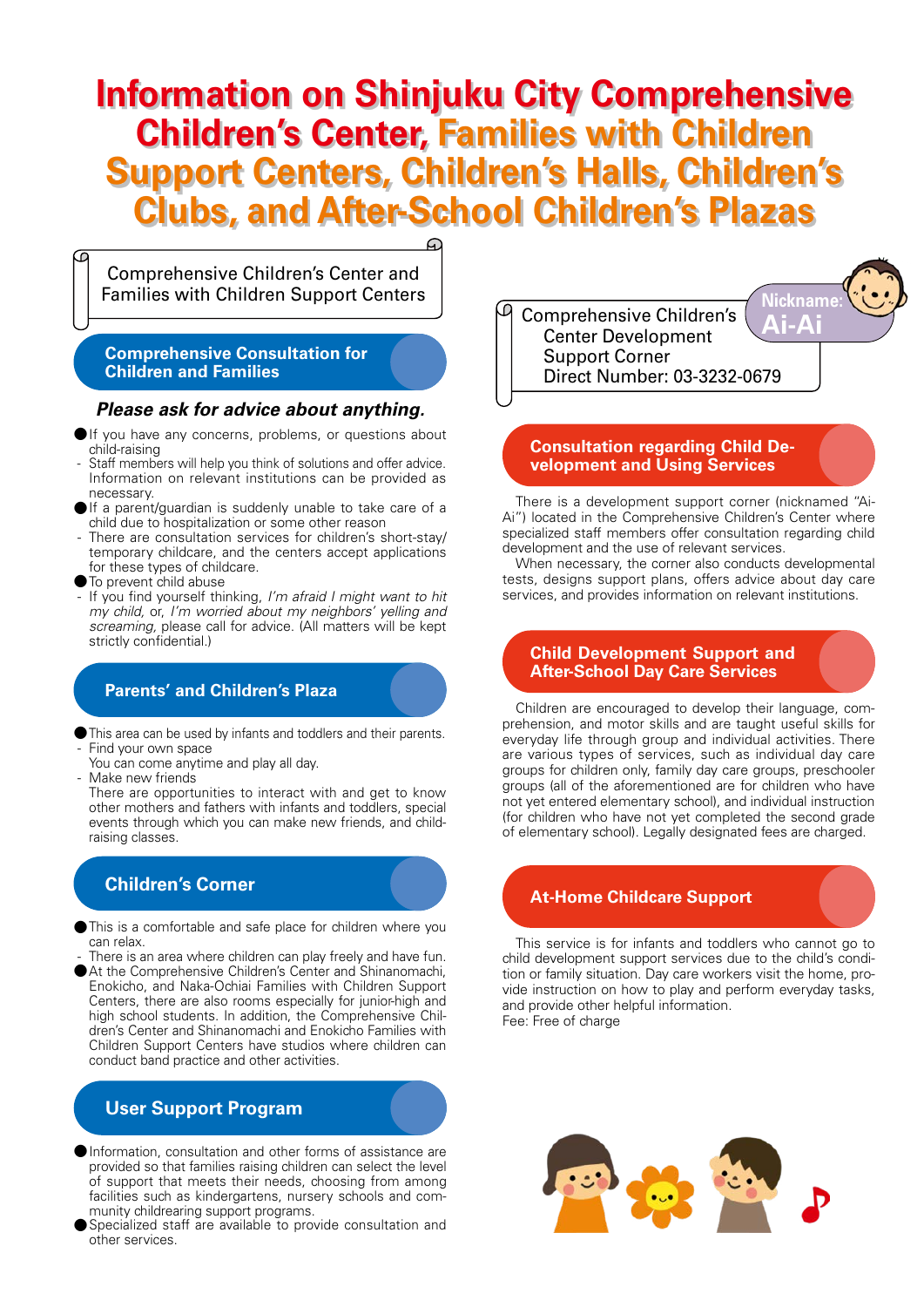#### **Comprehensive Children's Center**

7-3-29 Shinjuku, Shinjuku-ku 160-0022

Tel: 03-3232-0674, direct consultation line: 03-3232-0675

- Consultation: Monday through Saturday, 8:30 a.m. to 7 p.m.
	- Sundays and national holidays, 8:30 a.m. to 5 p.m. (telephone consultation only)
- Child development support and after-school day care service, Tel: 03-3232-0679

Monday through Friday, 9 a.m. to 6 p.m. Saturdays, 9 a.m. to 5 p.m.

Blaza and children's corner, Tel: 03-3232-0695 Monday through Friday, 9:30 a.m. to 6 p.m., until 7 p.m. for junior high school students and older (During long school holidays, 9 a.m. to 6 p.m., until 7 p.m. for junior high school students and older)

Saturdays, Sundays, and national holidays, 9 a.m. to 6 p.m.

## **Shinanomachi Families with Children Support Center**

20 Shinanomachi, Shinjuku-ku 160-0016 Tel: 03-3357-6851 Direct consultation line: 03-3357-6855

## **Enokicho Families with Children Support Center**

36 Enokicho, Shinjuku-ku 162-0806 Tel: 03-3269-7304 Direct consultation line: 03-3269-7345

## **Naka-Ochiai Families with Children Support Center**

2-7-24 Naka-Ochiai, Shinjuku-ku 161-0032 Tel: 03-3952-7751 Direct consultation line: 03-3952-7752

## **Kita-Shinjuku Families with Children Support Center**

3-20-2 Kita-Shinjuku, Shinjuku-ku 169-0074 Tel: 03-3356-1121 Direct consultation line: 03-3362-4152

#### The hours for the Shinanomachi, Enokicho, Naka-Ochiai, and Kita-Shinjuku Families with Children Support Centers are as follows.

■ Consultation: Weekdays, 8:30 a.m. to 5 p.m. Saturdays, 9:30 a.m. to 6 p.m. (only consultation in person at the facility) Closed on Sundays and national holidays.

■ Plaza and children's corner

Weekdays, 9:30 a.m. to 6 p.m. (from 9 a.m. during long school holidays) (until 7 p.m. for junior high school students and older)

Saturdays, Sundays, and national holidays, 9:30 a.m. to 6 p.m.

Telephone consultation services are provided by the Comprehensive Children's Center on Saturdays. All centers will be closed from December 29 through January 3.

# **Temporary Childcare and Other Services**



Children's Short Stay Childcare can be provided when a temporary overnight stay is required. Location and Eligibility: Futaba Infant Home:

**Preschoolers** Cooperating homes: Children who have not

yet completed the sixth grade of elementary school

Maximum Use: Up to 7 nights per stay Fee: ¥3,000 per day (Reduction/exemption programs are available.)

Inquiries: Comprehensive Children's Center

At-Home Child-Raising Family **Support** 

Help with child-raising and housework is provided after childbirth.

Location: A helper is dispatched to the home. Eligibility: The baby must be less than a year old.

Maximum Use: Up to 3 or 4 hours each time Maximum of up to 10 times, 30 hours in total Fee: ¥1,000 per hour (Reduction/exemption programs are available.)

Inquiries: Comprehensive Children's Center



Temporary childcare is provided when necessary.

Location: Comprehensive Children's Center Eligibility: Disabled or developmentally delayed children from 3 years of age until entrance into elementary school

Maximum Use: Up to two times per month Advance registration is required.

Fee: ¥1,000 each time (Reduction/exemption programs are available.)

Plaza-Style **Temporary Childcare** 

Location: Comprehensive Children's Center, Enokicho Families with Children Support Center, and Naka-Ochiai Families with Children Support Center Eligibility: Children from 6 months of age up to entrance to elementary school Maximum Use: Up to 4 hours per day Advance registration is required. Fee: ¥950 for the first hour and ¥350 for each additional 30 minutes (Exemption programs

Temporary childcare is provided as necessary.

are available.) Inquiries: Comprehensive Children's Center, Enokicho Families with Children Support Center, and Naka-Ochiai Families with

Children Support Center

Note: For more information, please call your local center.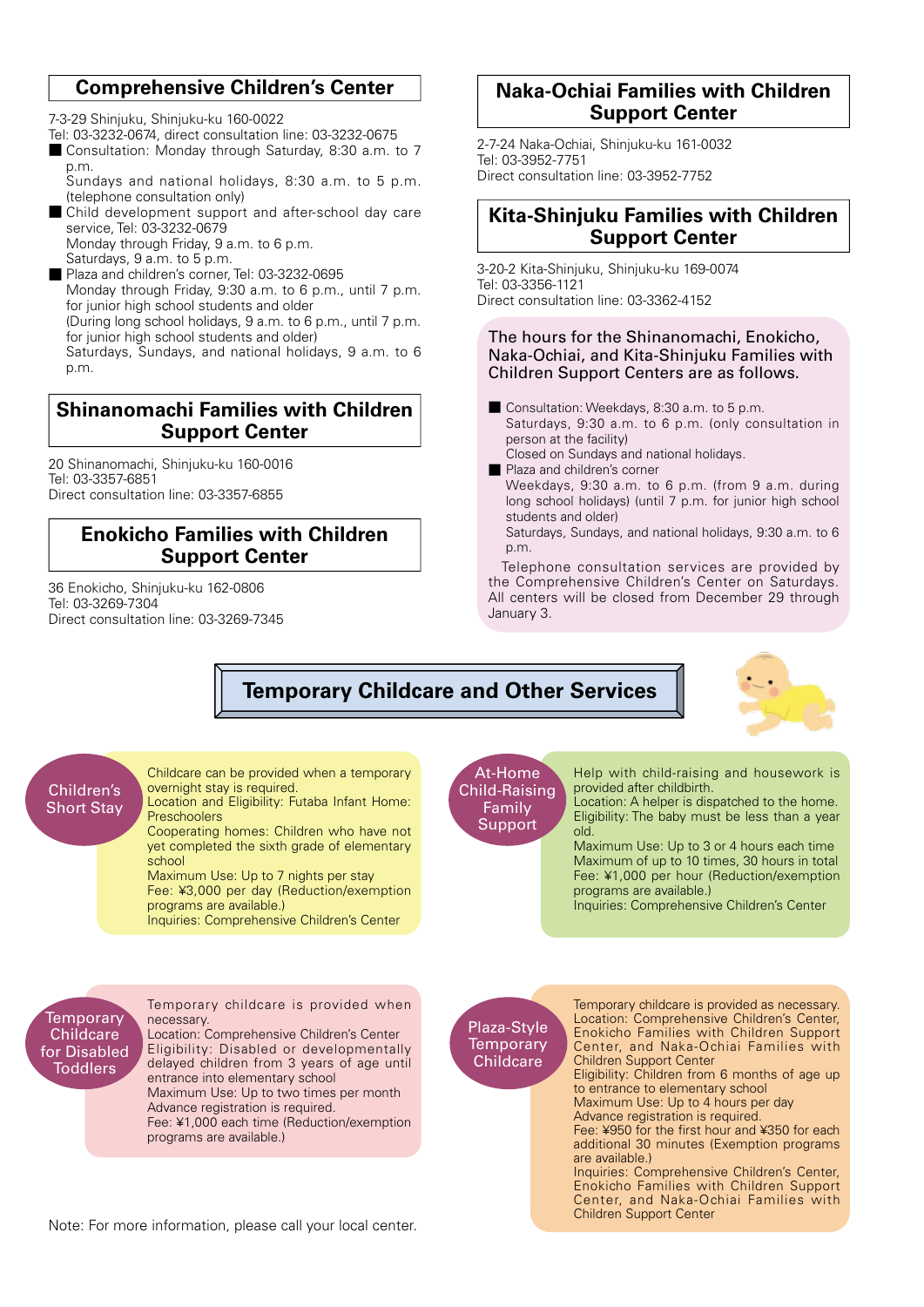# **Children's Halls, Children's Corners, Children's Clubs, and After-School Children's Plaza**



**Children's Halls and Children's Corners**

- These are facilities that can be used by children between 0 and 18 years of age and their parents/guardians. Infants and toddlers must be accompanied by a parent/guardian.
- Some halls have special spaces for infants/toddlers and for junior-high/high-school students.
- If There are special events for various age groups, and the facilities can also be used as local places for consultation.

#### **Children's Clubs**

- Childcare is provided for children in elementary school who live in Shinjuku City and whose parents are unable to take care of their children at home regularly due to employment or some other reason.
- Fee: ¥6,000 per month (Reduction programs are available.)
- Extension Fees: ¥2,000 per month or ¥200 each time

#### **List of Children's Halls, Children's Corners, and Children's Clubs**

| Name                                                                        | Address                   | Telephone No. | Children's Hall/<br>Children's Corner<br>Hours                     | Space for<br>Infants and<br><b>Toddlers</b> |
|-----------------------------------------------------------------------------|---------------------------|---------------|--------------------------------------------------------------------|---------------------------------------------|
| Comprehensive Children's Center Children's Corner and<br>Children's Club    | 7-3-29 Shinjuku           | 03-3232-0695  | B (from 9 a.m. on<br>Saturdays, Sundays,<br>and national holidays) | Yes                                         |
| Shinanomachi Families with Children Support Center<br>Children's Club       | 20 Shinano-machi          | 03-3357-6851  | B                                                                  | Yes                                         |
| Enokicho Families with Children Support Center Children's<br>Club $\forall$ | 36 Enoki-cho              | 03-3269-7304  | B                                                                  | Yes                                         |
| Naka-Ochiai Families with Children Support Center                           | 2-7-24 Naka-Ochiai        | 03-3952-7751  | B                                                                  | Yes                                         |
| Kita-Shinjuku Families with Children Support Center<br>Children's Club      | 3-20-2 Kita-Shinjuku      | 03-3365-1121  | B                                                                  | Yes                                         |
| Honshiocho Children's Hall and Children's Club                              | 8 Honshio-cho             | 03-3350-1456  | 9 a.m. to 6 p.m.                                                   | <b>No</b>                                   |
| Kita-Yamabushi Children's Hall and Children's Club                          | 2-17 Kita-Yamabushi-cho   | 03-3269-7196  | 9 a.m. to 6 p.m.                                                   | <b>No</b>                                   |
| Nakamachi Children's Hall and Children's Club                               | 25 Naka-cho               | 03-3267-3321  | 9 a.m. to 6 p.m.                                                   | <b>No</b>                                   |
| Higashi-Gokencho Children's Hall and Children's Club                        | 5-24 Higashi-Goken-cho    | 03-3269-6895  | 9 a.m. to 6 p.m.                                                   | <b>No</b>                                   |
| Yakuoji Children's Hall and Children's Club                                 | 51 Ichigaya-Yakuoji-machi | 03-3353-6625  | Α                                                                  | Yes                                         |
| Waseda-Minamicho Children's Hall and Children's Club ☆                      | 50 Waseda-Minami-cho      | 03-5287-4321  | 9 a.m. to 6 p.m.                                                   | <b>No</b>                                   |
| Tomihisacho Children's Hall and Children's Club                             | 22-21 Tomihisa-cho        | 03-3357-7638  | 9 a.m. to 6 p.m.                                                   | Yes                                         |
| Hyakunincho Children's Hall and Children's Club                             | 2-18-21 Hyakunin-cho      | 03-3368-8156  | 9 a.m. to 6 p.m.                                                   | Yes                                         |
| Takadanobaba Daiichi Children's Hall and Children's Club                    | 3-18-21 Takadanobaba      | 03-3368-8167  | 9 a.m. to 6 p.m.                                                   | Yes                                         |
| Takadanobaba Daini Children's Hall and Children's Club                      | 1-4-17 Takadanobaba       | 03-3200-5038  | A                                                                  | <b>No</b>                                   |
| Kami-Ochiai Children's Hall and Children's Club                             | 2-28-8 Kami-Ochiai        | 03-3360-1413  | 9 a.m. to 6 p.m.                                                   | <b>No</b>                                   |
| Nakai Children's Hall and Children's Club                                   | 1-8-12 Nakai              | 03-3361-0075  | 9 a.m. to 6 p.m.                                                   | <b>No</b>                                   |
| Nishi-Ochiai Children's Hall and Children's Club $\&$                       | 1-31-24 Nishi-Ochiai      | 03-3954-1042  | A                                                                  | Yes                                         |
| Kita-Shinjuku Daiichi Children's Hall and Children's Club                   | 2-3-7 Kita-Shinjuku       | 03-3369-5856  | 9 a.m. to 6 p.m.                                                   | <b>No</b>                                   |
| Nishi-Shinjuku Children's Hall and Children's Club                          | 4-35-28 Nishi-Shinjuku    | 03-3377-9352  | 9 a.m. to 6 p.m.                                                   | Yes                                         |
| Children's Club within Yotsuya Dairoku Elementary School                    | 30 Daikyo-cho             | 03-3357-7891  |                                                                    |                                             |
| Children's Club within Tomihisa Elementary School $\hat{x}$                 | 7-24 Tomihisa-cho         | 03-3358-9071  |                                                                    |                                             |
| Children's Club within Higashi-Toyama Elementary School                     | 2-34-2 Toyama             | 03-3205-0363  |                                                                    |                                             |
| Children's Club within Okubo Elementary School                              | 1-1-21 Okubo              | 03-3209-0803  | ÷,                                                                 |                                             |
| Children's Club within Toyama Elementary School                             | 2-1-38 Hyakunin-cho       | 03-3204-8081  | $\overline{a}$                                                     |                                             |
| Children's Club within Totsuka Daini Elementary School                      | 1-25-21 Takadanobaba      | 03-3205-9616  |                                                                    |                                             |
| Children's Club within Ochiai Daiichi Elementary School                     | 2-13-27 Naka-Ochiai       | 03-3565-0947  | $\overline{a}$                                                     |                                             |
| Children's Club within Ochiai Daiyon Elementary School                      | 2-9-34 Shimo-Ochiai       | 03-3565-0989  |                                                                    |                                             |